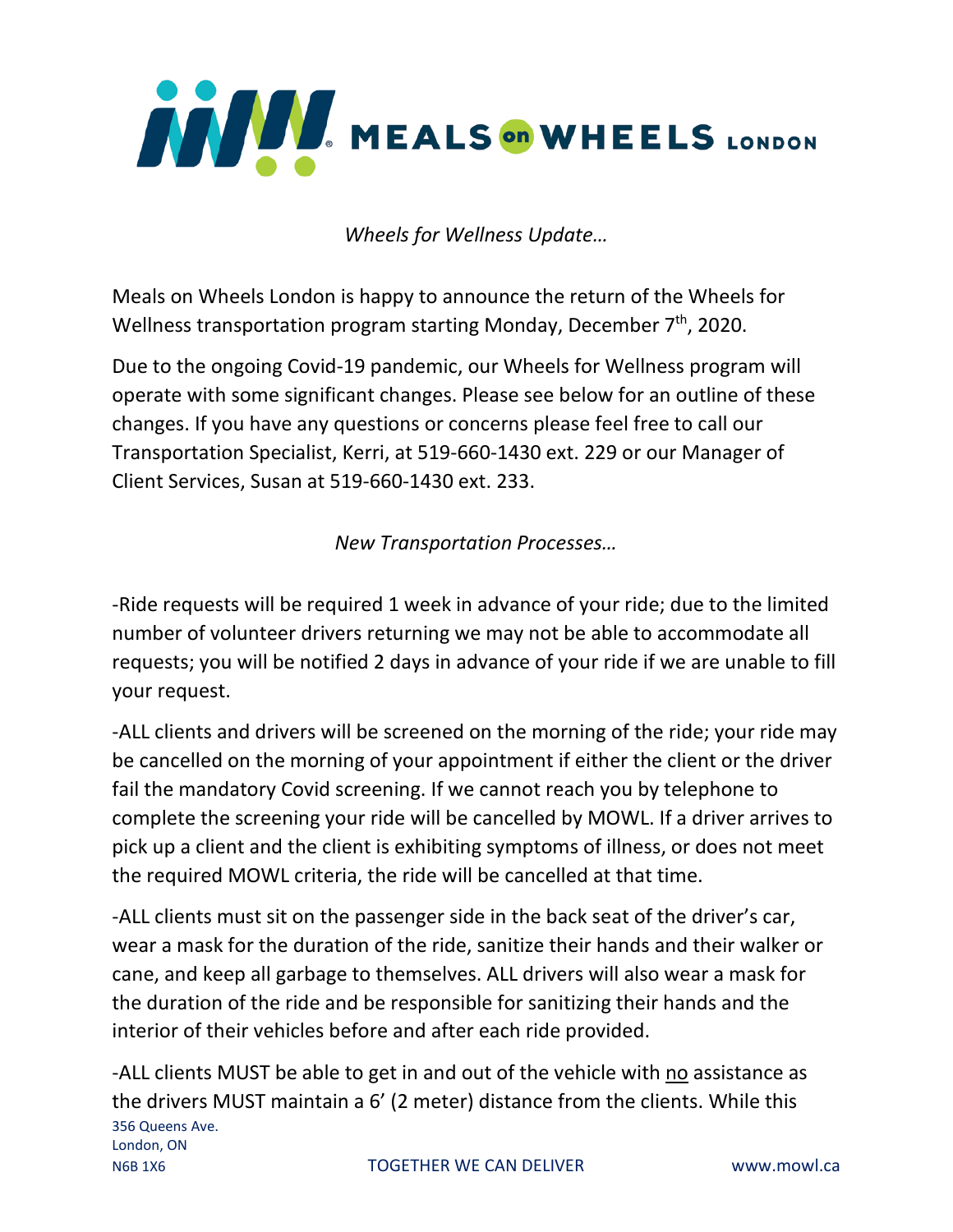

distance may not be possible to be maintained inside the vehicle these measures must be taken for the safety of both the client and the MOWL driver.

-Rides will be booked starting at 10:00am and must be finished by 4:00pm, Monday – Friday.

-Absolutely no food or drink will be allowed during the ride.

-NO COMPANIONS MAY ACCOMPANY CLIENTS AT THIS TIME

*Transportation Procedure*…

-Client will call MOWL to book their ride, at least 7 days in advance of their appointment. Information given at time of booking will include; address of wellness appointment; how long you anticipate being at the appointment (maximum 3 hours); name of clinic, doctor, dentist etc..; confirmation that client is able to get into the vehicle, and attend their appointment, unassisted.

-MOWL will attempt to fill the request by matching the client with a volunteer driver or MOWL van driver. No driver will take more than 1 ride per day.

-MOWL will call the client 2 business days before the requested ride to either confirm a driver or let the client know that we were unable to fill their request.

-The day/evening before the ride the volunteer will call the client to let them know of the pick up time. Drivers have until 8:00pm the evening before the ride to confirm with the client.

-The morning of the ride a MOWL staff member will call the client and driver to complete a covid screening questionnaire. If either the client or the driver fails the screening the ride will be cancelled.

-The driver will arrive to pick up the client at the agreed upon time. The client will be ready and waiting for the driver. The driver will open the door of the vehicle and the client will get in, unassisted. The driver will load the walker/cane into the